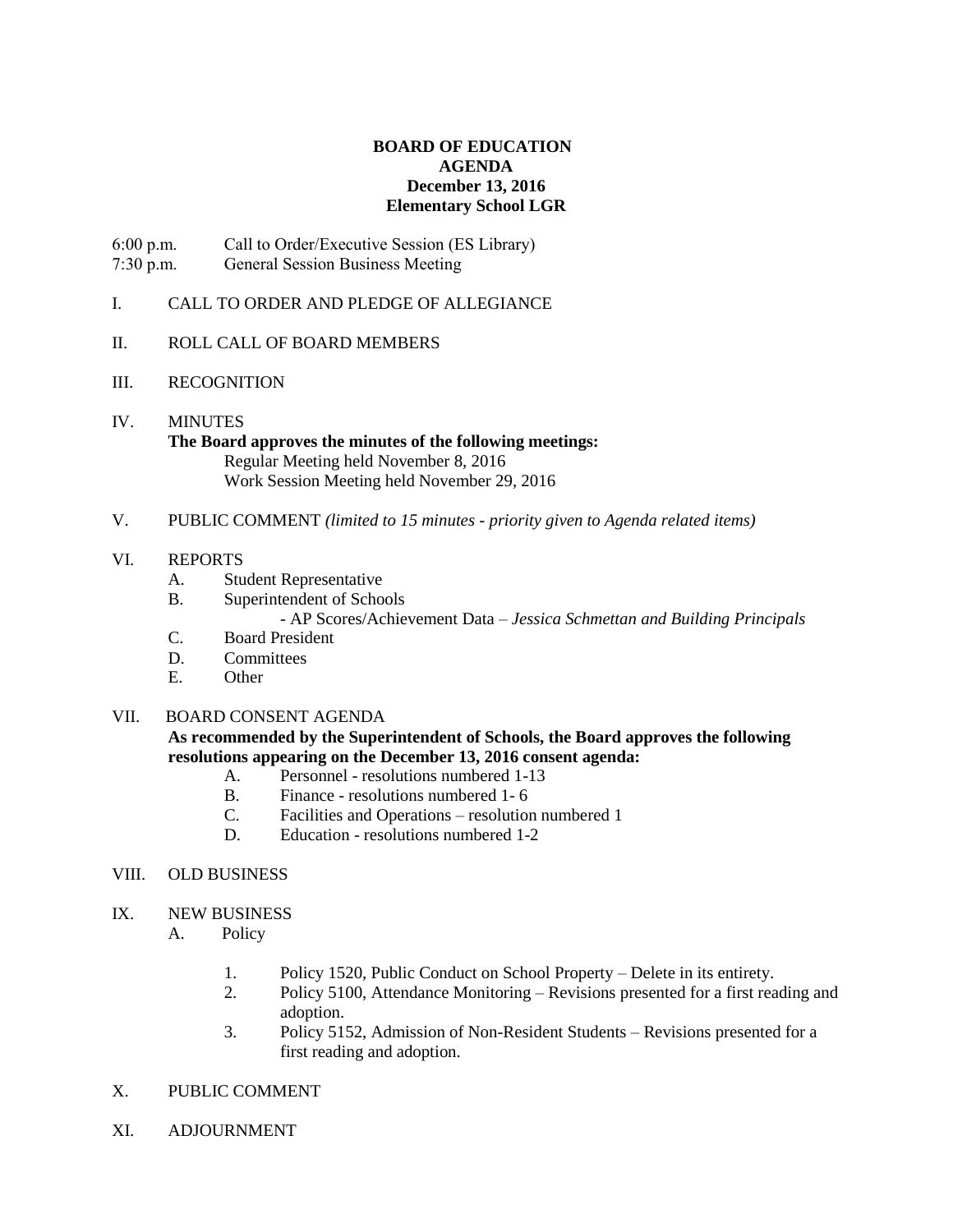## **CONSENT AGENDA December 13, 2016**

## **A. Personnel**

1. Lifeguards

The Board approves the following Lifeguards for the 2016-2017 school year, for Community Swim at Edna Louise Spear Elementary School pool, at the rate of \$12.00 per hour: Sam Caltagirone Camryn Ward

2. Coaching Positions

The Board approves the following coaching position for the 2016-2017 school year, in accordance with the negotiated agreement with the Port Jefferson Teachers' Association:

Appoint – Girls' Varsity Lacrosse Allison Franklin

3. Substitutes

The Board approves the appointment of Carol Ann Trask as a clerical substitute, as needed for transition, at the rate of \$28.24 per hour, for the 2016-2017 school year.

4. Community Fitness Instructors

The Board approves the following Community Fitness Instructors for the 2016- 2017 school year, at the rate of \$20.00 per hour:

Bonnie Kelsch (pending First Aid certification) Joan Lyons (pending First Aid certification) Nicole Poulianos (pending First Aid and CPR certification)

5. Request for Leave – Teaching Assistant

The Board approves the request of Jennifer Guerrazzi, for a leave of absence as Teaching Assistant from on or about October 2016 to on or about December 23, 2016.

6. Request for Leave Extension – ELA Teacher

The Board grants the request of Kayleen Everitt, teacher of English Language Arts, for an extension of her present leave of absence from on or about January 3, 2017 until on or about June 30, 2017, in accordance with the negotiated agreement with the Port Jefferson Teachers' Association.

7. Extension of Leave Replacement Appointment – ELA Teacher

The Board extends the leave replacement appointment of Keith Houghtaling, as a teacher of English Language Arts (for Kayleen Everitt), from on or about January 3, 2017 until on or about June 30, 2017, in accordance with the negotiated agreement with the Port Jefferson Teachers' Association.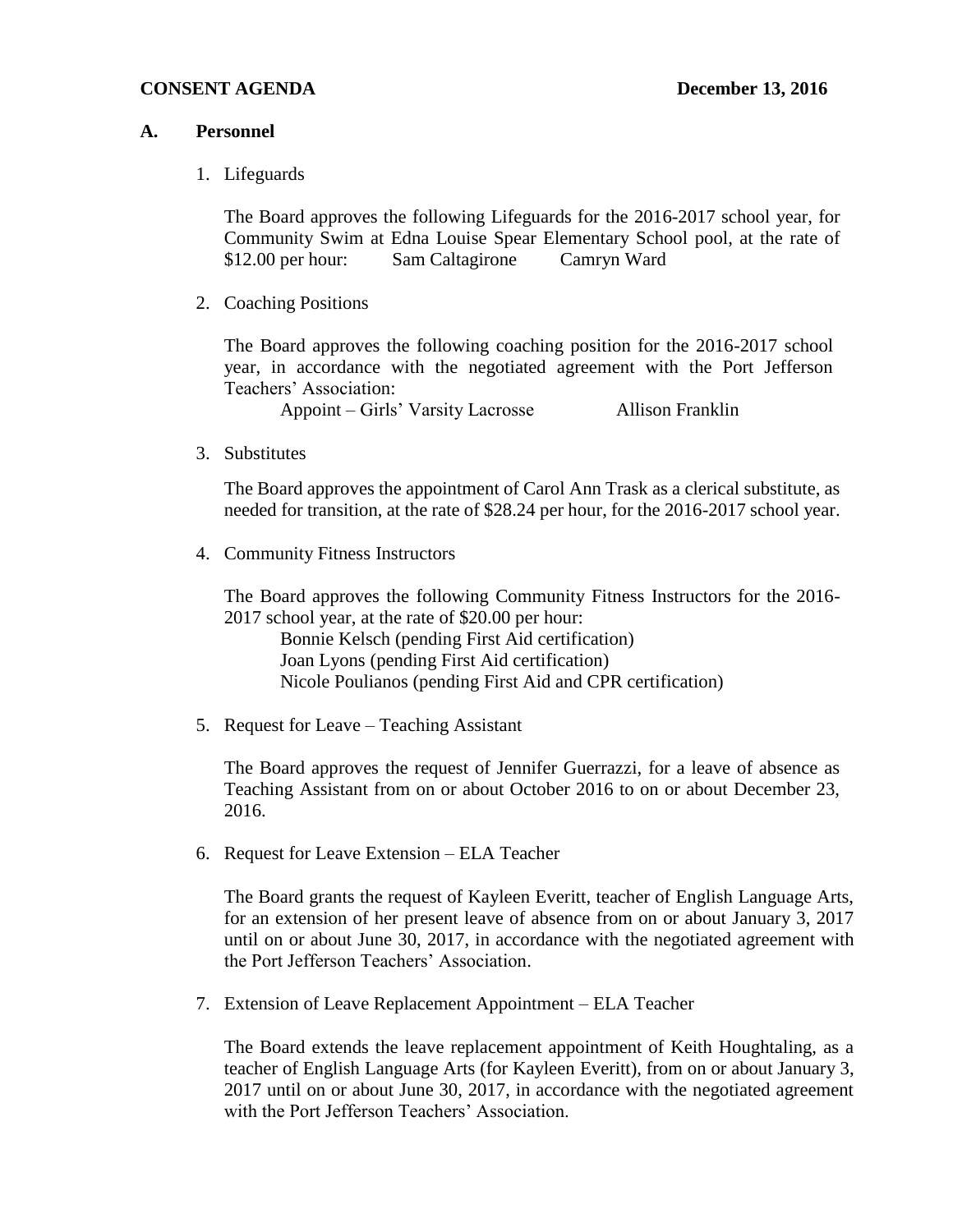8. Resignation – Energy Specialist

The Board accepts the resignation of Andrew Cosci as Energy Specialist, effective November 17, 2016.

9. Resignation – Part-time Clerk Typist

The Board accepts the resignation of Roxanne Brown as a part-time Clerk Typist, effective December 31, 2016.

10. Resignation/Appointment – Guard

The Board accepts the resignation of Ryan Walker as a full-time Guard, effective January 20, 2017; and further, the Board appoints Ryan Walker as a part-time Guard, effective January 23, 2017, at the rate of \$22.00 per hour.

11. Appointment – Account Clerk Typist

The Board approves the appointment of Judith Hallisey as an Account Clerk Typist, on a probationary basis, effective on or about January 3, 2017, in accordance with Suffolk County Department of Civil Service and the negotiated agreement with the Port Jefferson Office Staff Association.

12. Appointment – Teaching Assistant

The Board approves the appointment of Mary Jane Burner, as a Teaching Assistant, on a probationary basis, effective on or about December 14, 2016, in accordance with the negotiated agreement with the United Paraprofessionals Association of Port Jefferson.

13. Appointment – Teaching Assistant

The Board approves the appointment of Dawn Shackles, as a Teaching Assistant, on a probationary basis, effective on or about December 14, 2016, in accordance with the negotiated agreement with the United Paraprofessionals Association of Port Jefferson.

### **B. Finance**

1. Financial Reports

The Board approves the following financial reports: Claims Audit Report - Month of October Cash Flow Analysis - Month of October New Budget Transfers - None October Warrants & Treasurer Reports Fund Name Warrant # General Fund 25-27, 29, 32, 34 School Lunch Fund No Warrants Federal Fund 8-10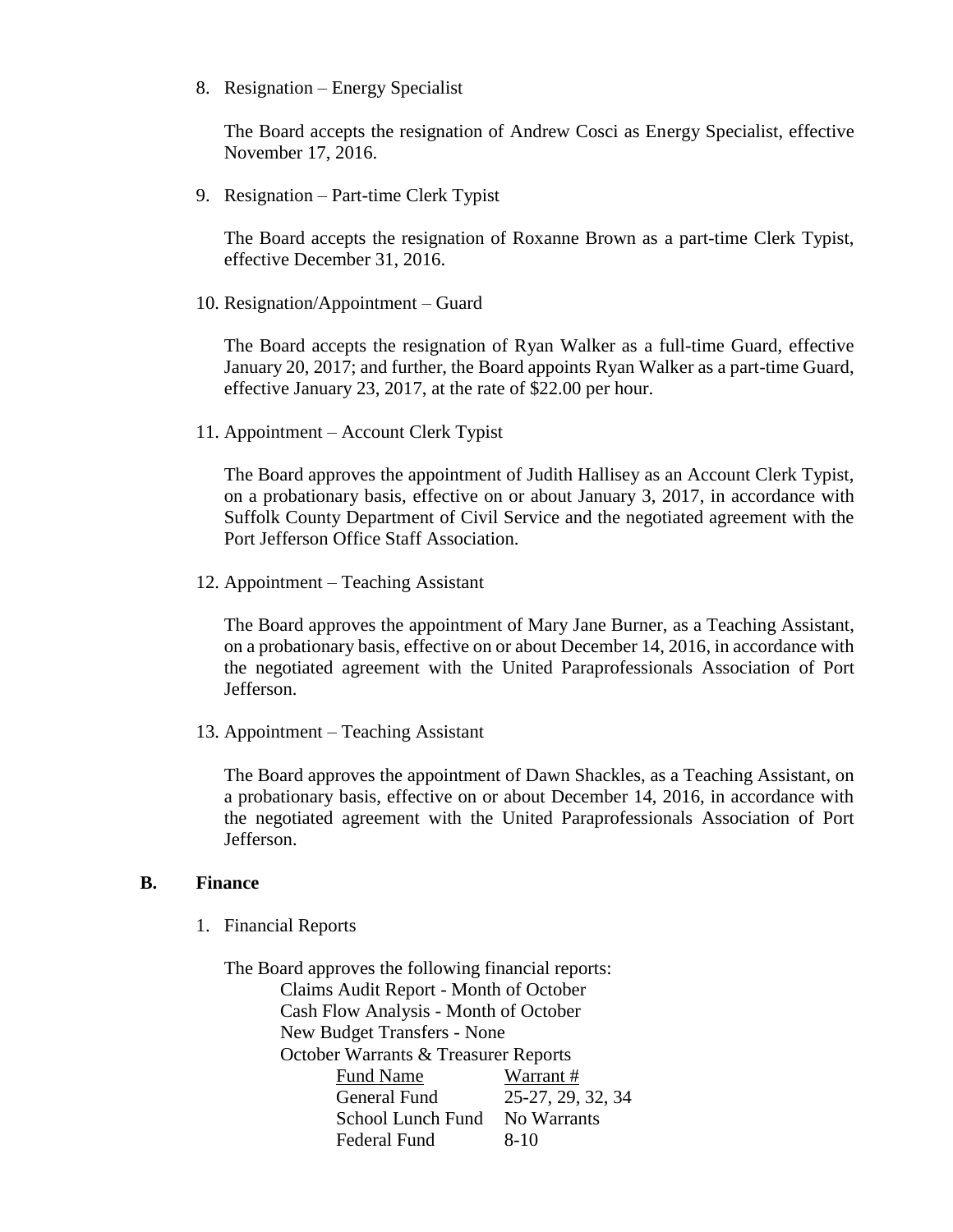Capital Fund 7 Trust & Agency No Warrants Payroll 9-10 Royal Fund 3 Scholarship Fund No Warrants Trial Balance - July 2016 – October 31, 2016 Revenue Budget Status - July 2016-June 2017 Appropriation Status Report - July 2016-June 2017 Budget Transfers - Month of October

2. Approval of Services – STEM

The Board approves the services of Kristen Vadasz and Marianne Schoepflin as instructions of the STEM Program SUNY Stony Brook, for the 2016-2017 school year.

3. Scholarship Donation

The Board gratefully accepts the scholarship donation from Dr. Mary Leister and Mrs. Patricia Allen, to the John O'Neill Scholarship fund, in the amount of \$150.00, to be awarded to a graduating Earl L. Vandermeulen High School student entering into a military program.

4. Scholarship Donation

The Board gratefully accepts the scholarship donation in the amount of \$100.00 from Sukie and Steve Crandall, in memory of Blanche Carlton Tyler Davis, to be awarded to a female athlete.

5. Corrective Action Response

The Board accepts the corrective action response to the external auditor's management letter for the fiscal year ending June 30, 2016; and further, the Assistant Superintendent for Business is authorized to submit the management letter and action plan to the New York State Comptroller's Office.

6. Energy Performance Contract Bond

The Board approves the following resolution:

THE BOARD OF EDUCATION OF THE PORT JEFFERSON UNION FREE SCHOOL DISTRICT, SUFFOLK COUNTY, NEW YORK, HEREBY RESOLVES AS FOLLOWS:

Section 1. The Board of Education of the Port Jefferson Union Free School District (the "School District") has received five (5) proposals from firms to provide financing under the Energy Performance Contract that the School District has heretofore entered into with Johnson Controls, Inc. (the "Agreement") with respect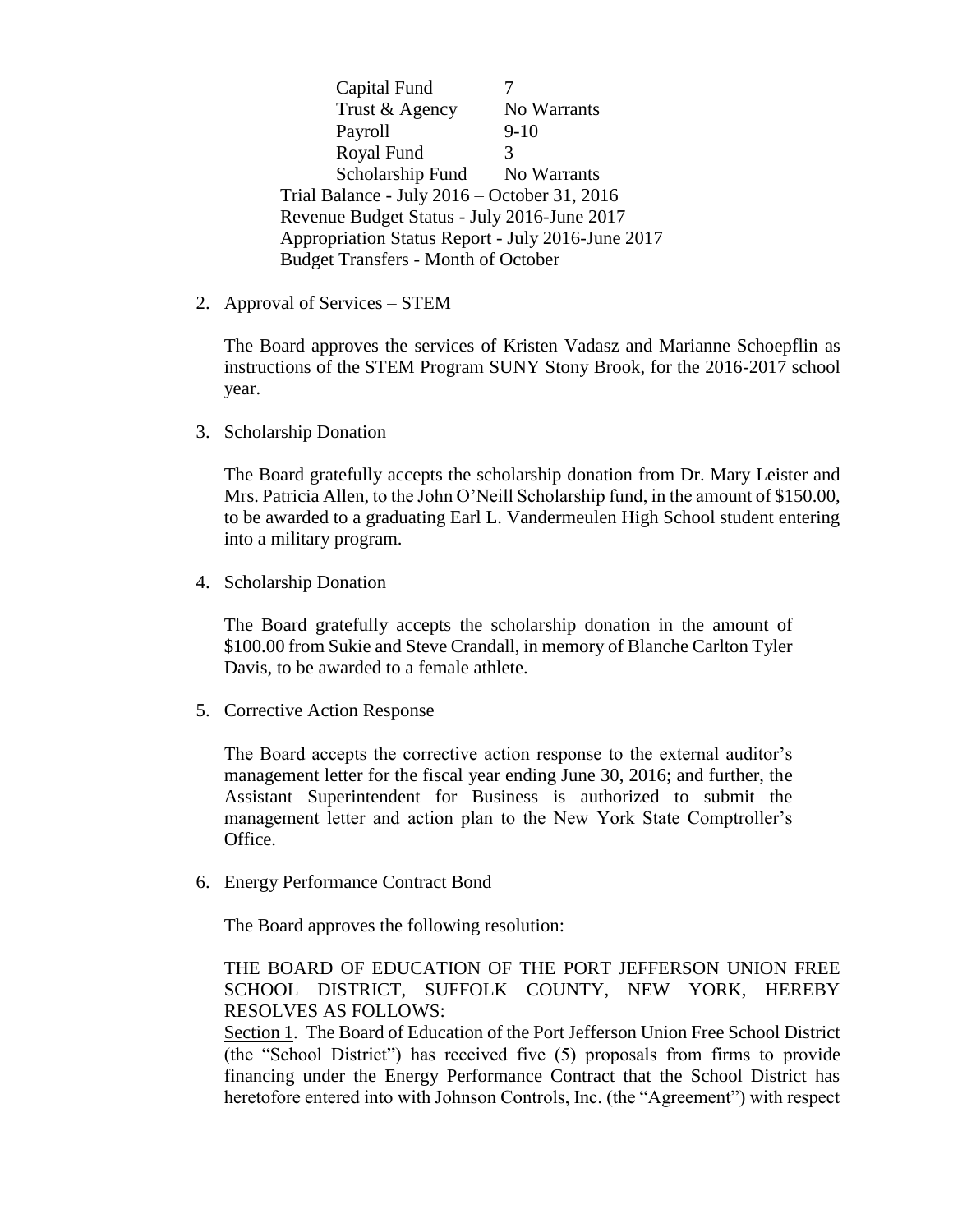to the \$2,535,786 cost of the energy conservation measures to be implemented (the "Equipment").

Section 2. Following a discussion of the Board of Education of the School District, and based upon the written recommendation received from Munistat Services, Inc., the School District's Financial Advisor, it is hereby determined that the proposal of Banc of America Public Capital Corp, or one of its affiliates (the "Lessor"), reflecting tax-exempt financing at an interest rate of 2.599%, is the lowest responsible proposal in the best interest of the School District, and such proposal is hereby accepted subject to the negotiation of a lease purchase agreement(s) approved by counsel.

Section 3. The President of the Board of Education, the Vice President of the Board of Education, the Superintendent of Schools and/or the Assistant Superintendent for Business (collectively the "Authorized Representatives" and individually, the "Authorized Representative") acting on behalf of the School District and with the advice of counsel, are hereby authorized to negotiate, enter into, execute, and deliver one or more lease purchase agreements (collectively, the "Equipment Lease") with the Lessor. The Authorized Representatives are hereby further authorized with the advice of counsel to negotiate, enter into, execute, and deliver such other documents relating to the Equipment Lease (including, but not limited to, escrow agreements) as the Authorized Representatives deem necessary and appropriate. All other related contracts and agreements necessary and incidental to the Equipment Lease are hereby authorized, and such documents shall be filed in the office of the District Clerk and made available for public inspection.

Section 4. The aggregate original principal amount of the Equipment Lease with respect to the Equipment shall not exceed \$2,535,786 and shall bear interest as set forth in the Equipment Lease and shall contain such options for prepayment as set forth therein.

Section 5. The School District's obligations under the Equipment Lease shall be subject to annual appropriation or renewal by the Board of Education of the School District as set forth in each Equipment Lease and the School District's obligations under the Equipment Lease shall not constitute a general obligation of the School District or indebtedness under the Constitution or laws of the State of New York.

Section 6. The proceeds of the Equipment Lease may be applied to reimburse the School District for expenditures made after the effective date of this resolution for the purpose for which said proceeds are authorized, or on or prior to such date if the Board of Education of the School District has adopted a prior statement of intent to issue bonds for such purpose. The foregoing statement of intent with respect to reimbursement is made in conformity with Treasury Regulation Section 1.150-2 of the United States Treasury Department.

Section 7. The Authorized Representatives are hereby authorized to take any and all other actions necessary in connection with the Agreement, the Equipment Lease, and all matters related thereto.

Section 8. This resolution shall take effect immediately.